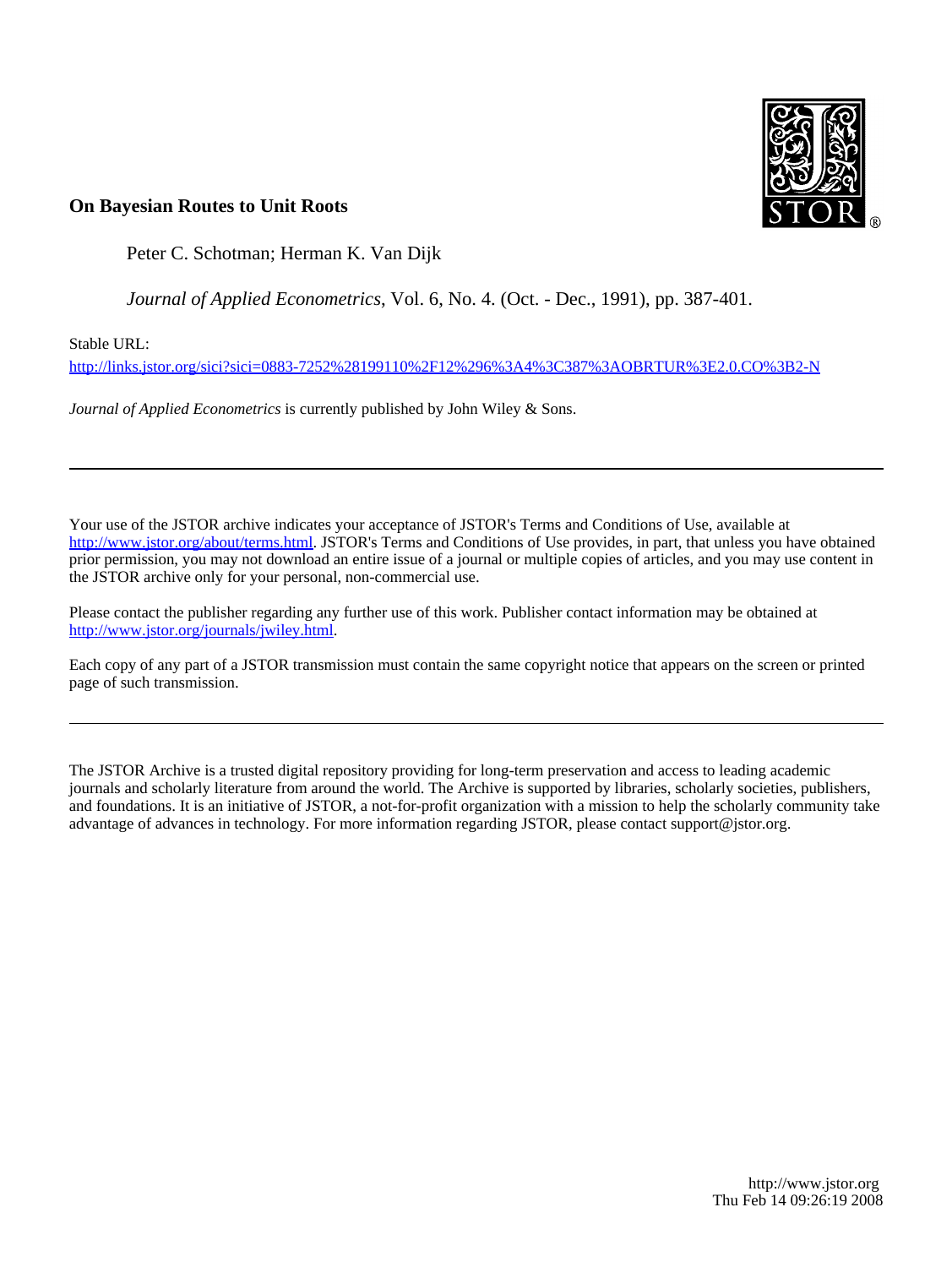# ON BAYESIAN ROUTES TO UNIT ROOTS

#### PETER C. SCHOTMAN

*Department of Finance, University of Limburg, PO Box 616, 6200 MD Maastricht, The Netherlands* 

#### AND

#### HERMAN K. VAN DIJK

*Econometric Institute, Erasmus University, PO Box 1738, 3000 DR Rotterdam, The Netherlands* 

#### SUMMARY

This paper is a comment on P. C. B. Phillips, 'To criticise the critics: an objective Bayesian analysis of stochastic trends' [Phillips, **(1991)l.** Departing from the likelihood of an univariate autoregressive model different routes that lead to a posterior odds analysis of the unit root hypothesis are explored, where the differences in routes are due to the different choices of the prior. Improper priors like the uniform and the Jeffreys prior are less suited for Bayesian inference on a sharp null hypothesis as the unit root. A proper normal prior on the mean of the process is analysed and empirical results using extended Nelson-Plosser data are presented.

#### 1. INTRODUCTION

Peter Phillips' paper (Phillips 1991) is a provocative criticism on some Bayesian contributions to the discussion of testing for unit roots. The work that Phillips reacts upon 'is itself a criticism on classical testing for the unit root hypothesis.<sup>1</sup> We are, therefore, reacting on a criticism of a criticism. Although our comments are directed at Phillips' paper, in some cases they should not be regarded as objections to his arguments, but rather as additional remarks on the work he criticizes.

Phillips' main point concerns the mechanical use of flat priors in a Bayesian analysis of time series models. He aptly demonstrates that flat priors are not uninformative but unwittingly introduce a tendency towards stationary models, and he argues that this might explain the different conclusions reached in Bayesian and classical analysis of the unit root hypothesis:

*when Bayesian and classical procedures lead to divergent conclusions we should seek jrst to jnd the answer in the prior rather than rush out to announce the failure of classical methods* (Phillips, 1991)

In his paper he refrains from taking sides in the debate about the superiority of Bayesian or classical methods in general, seeing value in both approaches. The larger part of the paper (Sections **3** and 4) offers an explicit and interesting Bayesian analysis of stationarity versus nonstationarity. This part of the paper is also the most provocative, since it contains detailed

**<sup>&#</sup>x27;Sims (1988), Sims and Uhlig (1988), DeJong and Whiteman (1989).**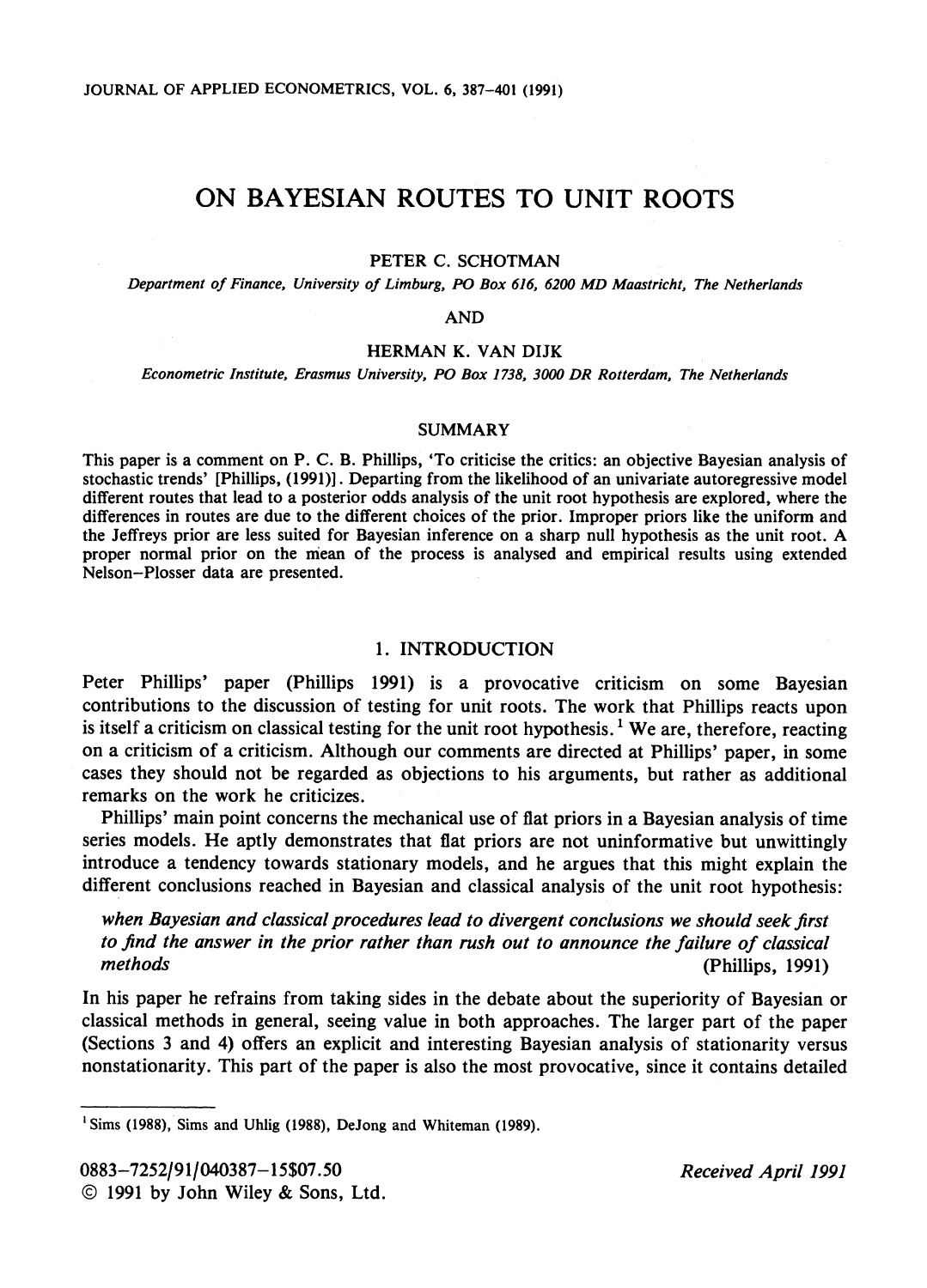prescriptions how Bayesian methods should be properly applied. Our comments focus on this second part of his paper.

Phillips stresses 'the fragility of Bayesian inferences to the specification of the prior' (Phillips, 1991). We investigate several aspects of this sensitivity within an autoregressive model with linear trend. Departing from the likelihood function of this model we follow different routes, that diverge not only in destination but also in the paths through the jungle of priors and model representations.

As a preliminary we need some technical results on what seem minor changes in the specification of the deterministic components of the model (Section 2). Paradoxically, the 'ignorance' prior proposed by Phillips downweights the unit root hypothesis relative to a flat prior in a model with trend and intercept. Further, and contrary to results of DeJong and Whiteman (1989), a flat prior gives probability one to the unit root in a different parameterization of this model (Section 3). The core of our comments concerns the hypothesis of interest (Section 4) and its consequences for Bayesian inference. Is the relevant null an exact unit root or nonstationarity in general? In our view it is the sharp unit root null that matters. Posterior odds is the principal Bayesian tool for this problem (Section 5). Their application requires an informative prior (Section 6). For the empirical parts we make use of the Nelson-Plosser data (see Nelson and Plosser, 1982), extended to include the additional 18 years 1971–1988 (see the data appendix). Finally, Section 7 summarizes.

We concentrate on the Bayesian aspects of testing for a unit root within a univariate autoregressive model. It is beyond the scope of these comments to explore other models (e.g. ARIMA, fractional integration), and the sensitivity with respect to the presence of heteroskedasticity and fat-tailed error distributions. Several authors even contend that the unit root hypothesis is untestable and may not be important at all (see Christiano and Eichenbaum, 1990; Cochrane, 1991). Pragmatically, univariate autoregressive models remain suited as a preliminary step in constructing multivariate models relating variables with approximately the same type of trend, deterministic or stochastic.

#### 2. NUISANCE PARAMETERS

Phillips criticizes the flat prior used by the Bayesian unit rooters because of the apparent bias these priors introduce towards stationarity. He performs a simulation exercise where repeatedly samples of 50 observations are generated from a pure random-walk process. Then, in a simple AR(1),  $y_t = \rho y_{t-1} + \varepsilon_t$ , with a flat prior on  $\rho$ , the rejection frequency  $E\{P_F(\rho \ge 1)\}\$ is estimated as equal to  $0.389$ . In a model with fitted intercept and trend the bias is even worse,  $E\{P_F(\rho \ge 1)\} = 0.0456$  (see Phillips, equations (12) and (24)). Instead of the flat prior Phillips proposes a Jeffreys' prior which has some desirable invariance properties and is 'objective' or 'ignorant' in a certain sense (see Phillips, pp. 343-345). The same simulation exercise establishes that Jeffreys' prior attaches appreciably larger probability to nonstationarity. The rejection frequencies increase to  $E\{P_J(\rho \ge 1)\}=0.625$  for the simple AR(1) and  $E\{P_J(\rho \ge 1)\} = 0.2975$  for the AR(1) with trend and intercept. These outcomes show that Jeffreys' prior is also subject to bias, and moreover that the direction and amount of bias depend on nuisance parameters in the model. The downward bias in the model with intercept and trend occurs even though Jeffreys' prior in this model is steeply upward-sloping for  $\rho \geq 1$ (see Phillips, Figures  $1(i)$  to  $1(iv)$ ).

These differences warrant a closer investigation of the effect of the intercept and trend. To begin with, the prior densities plotted by Phillips are conditional priors of  $\rho$  given the nuisance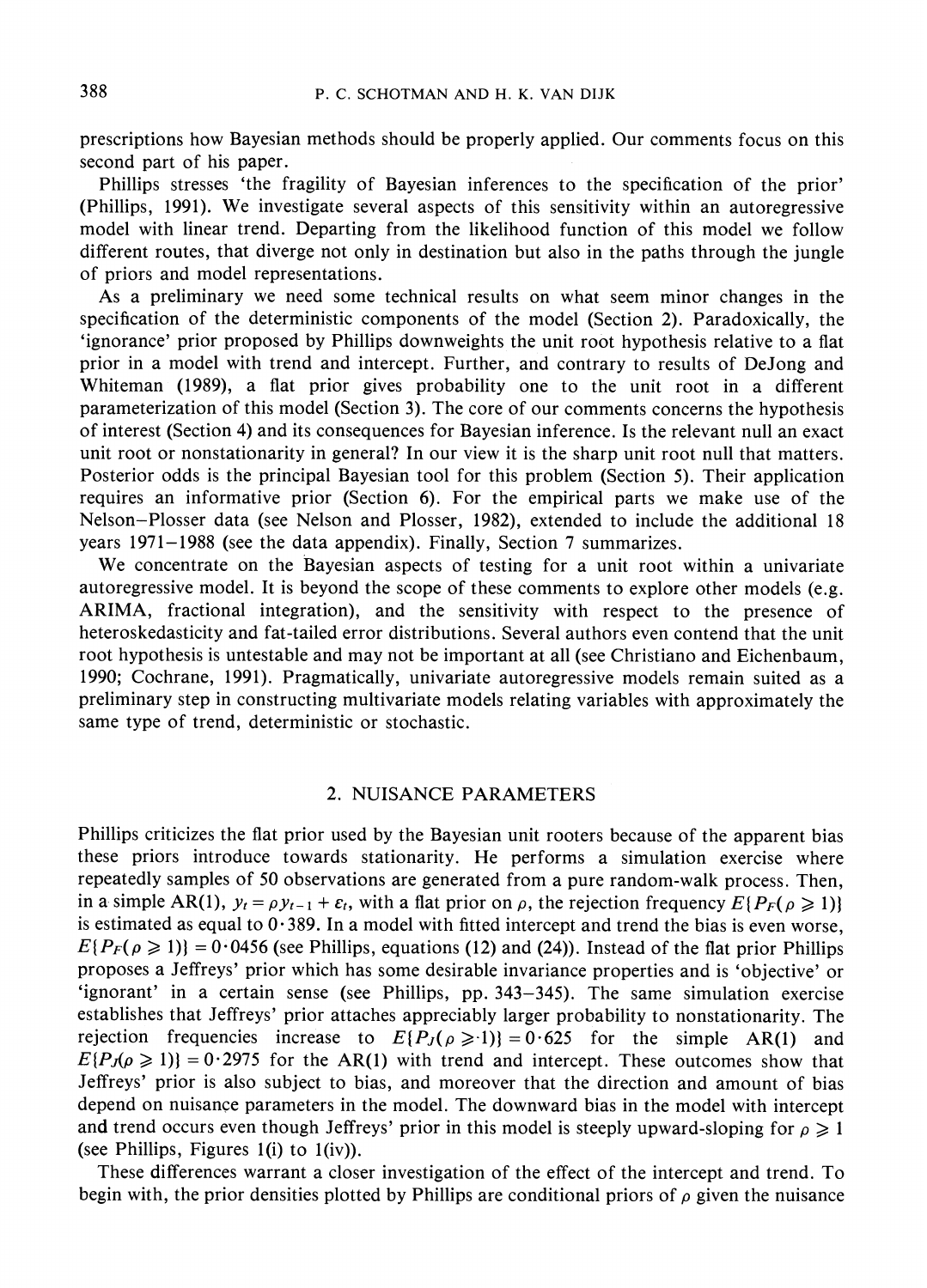parameters  $\mu$  and  $\beta$  in

$$
y_t = \mu + \beta t + \rho y_{t-1} + \varepsilon_t, \tag{1}
$$

Different values of  $\mu$  and  $\beta$  produce different curves in the figure. The only marginal prior density of  $\rho$  is the solid line in Figure 1(i), which pertains to the simple AR(1) where there are no trend and intercept.

In order to derive the marginal prior density of  $\rho$  it is convenient to write the AR(1) as

$$
y_t = \gamma + \delta t + u_t
$$
  
\n
$$
u_t = \rho u_{t-1} + \varepsilon_t
$$
\n(2)

which has the format of the linear regression model with AR(1) errors. The parameters in equation (2) have a well-defined meaning:  $\delta$  is the mean growth rate of  $\{y_i\}$ ;  $\gamma$  denotes the intercept of the deterministic linear trend  $D_t = \gamma + \delta t$ . If there is no trend growth ( $\delta = 0$ ) the parameter  $\gamma$  is the unconditional mean of  $\{y_t\}$ . One of the attractive properties of Jeffreys prior is its invariance with respect to the parameterization of the model. For the Bayesian posterior inference on  $\rho$  we can start either from the reduced form representation (1) or the 'structural' representation (2). It will shortly become apparent why equation (2) is more convenient.

To derive Jeffreys prior we compute the expected value of the Hessian of the log-likelihood function:

$$
I_{\vartheta\vartheta} = -E\bigg(\frac{\partial^2 \ln L(\vartheta)}{\partial \vartheta \partial \vartheta' }\bigg)
$$

For model (2) we have, using similar computations as Phillips (p. 1991), and letting  $\vartheta=(\gamma \delta \rho \sigma)'$ :

$$
I_{\vartheta\vartheta} = \begin{pmatrix} \frac{1}{\sigma^2} (\tilde{\mathbf{X}}' \tilde{\mathbf{X}}) & 0 & 0 \\ 0 & I_{\rho\rho} & 0 \\ 0 & 0 & \frac{2T}{\sigma^2} \end{pmatrix},
$$
(3)

where  $\tilde{v}$ 

$$
\tilde{\mathbf{X}} = (\tilde{x}_1, ..., \tilde{x}_T)', \text{ with } \tilde{x}_t = x_t - \rho x_{t-1} \text{ and } x_t = (1 \, \vdots \, t)'
$$
\n
$$
I_{\rho\rho} = \alpha_0(\rho) + \frac{(y_0 - \gamma)^2}{\sigma^2} \left( \frac{1 - \rho^{2T}}{1 - \rho^2} \right),
$$
\n
$$
\alpha_0(\rho) = \frac{1}{1 - \rho^2} \left( T - \frac{I - \rho^{2T}}{1 - \rho^2} \right) \text{ (compare Phillips (equation (14), p. 19))}.
$$

For the moment we ignore the term due to the initial condition  $y_0$  by assuming  $y_0 = \gamma$ . Using **(3)** Jeffreys' prior then becomes

$$
\pi_J(\rho, \gamma, \delta, \sigma) \propto (\det(I_{\vartheta \vartheta}))^{1/2} \propto \sigma^{-3} |\tilde{\mathbf{X}}' \tilde{\mathbf{X}}|^{1/2} \alpha_0(\rho)^{1/2}
$$
  
 
$$
\propto \sigma^{-3} (1-\rho)^2 \alpha_0(\rho)^{1/2}
$$
 (4)

The last proportionality sign can be verified by direct calculation of the determinant of the  $(2 \times 2)$  matrix  $\tilde{\mathbf{X}}' \tilde{\mathbf{X}}$ . Equation (4) has the convenient property that the priors on all elements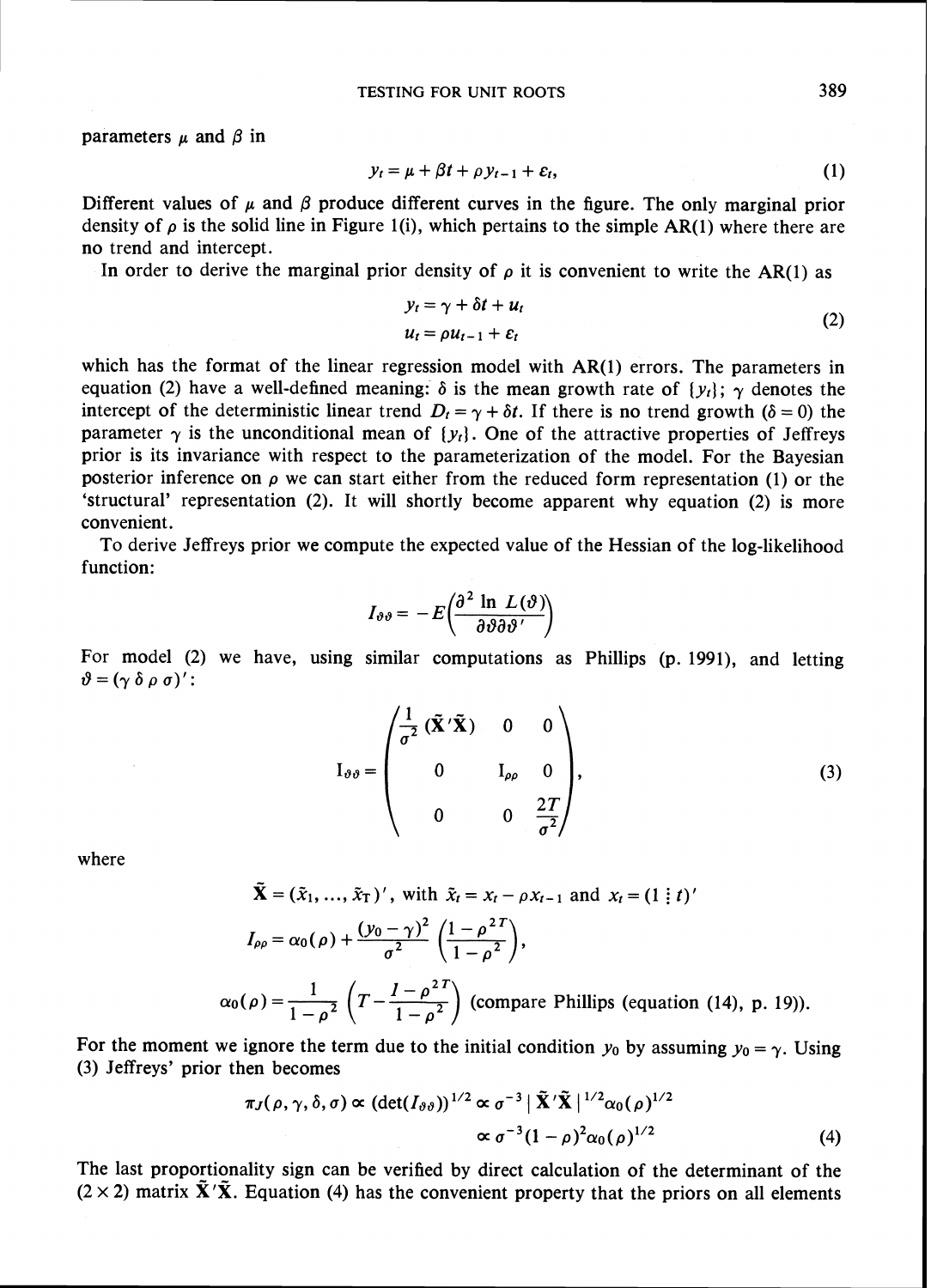of  $\vartheta$  are independent. Note that  $\pi_J(\rho, \gamma, \delta, \sigma)$  does not depend on  $\gamma$  and  $\delta$ . The implied priors and  $\gamma$  and  $\delta$  are flat, while the prior of  $\rho$  is similar but not identical to the J-prior of  $\rho$  in the simple AR(1) without trend and intercept. It differs by the additional factor  $(1 - \rho)^2/\sigma^2$  in equation (4).

The nuisance parameters  $\gamma$  and  $\delta$  affect the shape of the marginal prior of  $\rho$ . Though the interpretation of  $\rho$  does not change with the variables that we include in  $x_t$ , our prior beliefs about  $\rho$  change according to the particular deterministic components that we add to the model. The differences are most pronounced close to the unit root. From equation (4) it follows that Jeffreys' prior for  $\rho$  drops to zero when  $\rho \rightarrow 1$ . This follows from representation (2) of the AR model. In equation (2) the parameter  $\gamma$  vanishes from the model ( $\gamma$  is not identified under the unit root); hence the likelihood function is flat and the information matrix  $I_{\vartheta\vartheta}$  has a singularity at  $\rho = 1$ . Figure 1 shows Jeffreys prior for the sample AR(1), the AR(1) with a constant term,



Figure 1(b). J-priors of  $\rho$  in AR(1)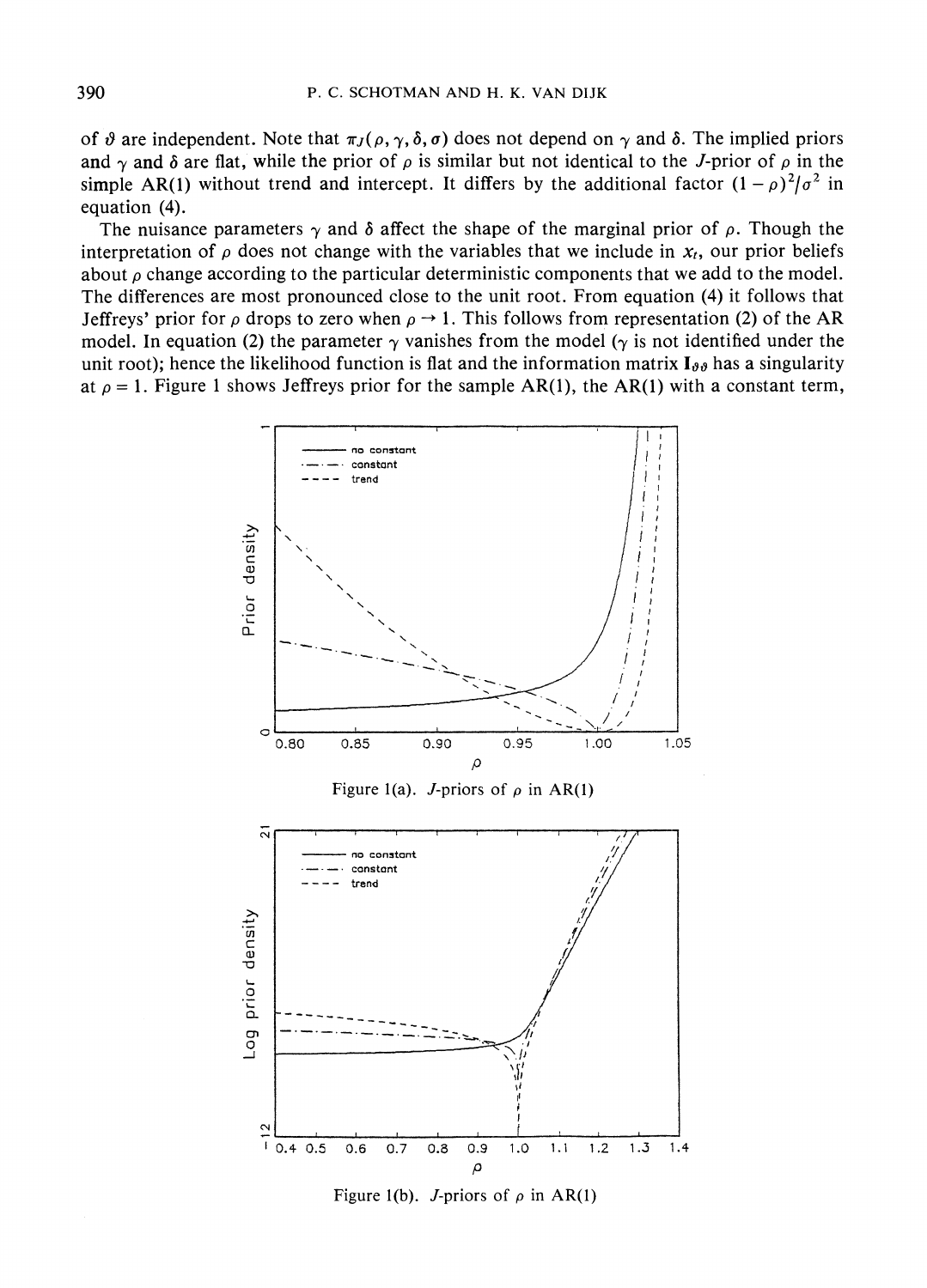TESTING FOR UNIT ROOTS 391

and with constant and trend. For the latter two models Jeffreys prior gives very low probability to values of  $\rho$  close to unity. This partly explains the observed bias towards stationarity of  $P_J(\rho \ge 1)$  in models with a fitted intercept and trend. While Jeffreys prior is invariant to the parameterization of the model, it is sensitive to the exact specification of the model.

#### 3. THE PATHOLOGY OF FLAT PRIORS

Phillips rightly warns against the mechanical use of a flat prior once we are out of the textbook linear regression model. His paper leaves the impression, however, that a flat prior on  $\rho$ strongly favours stationarity. But depending on the parameterization a flat prior can also have the opposite effect. Continuing the example of the AR(1) with trend parameterized as in equation (2), a flat prior takes the form  $\pi_F(\rho, \sigma, \gamma, \delta) \propto \sigma^{-1}$ . Since conditional on  $\rho$  the model is linear in  $\gamma$  and  $\delta$ , the standard integration steps for the linear model can be used to obtain the marginal posterior of  $\rho \neq 1$  (see also Zellner and Tiao, 1964 and Zellner, 1971),

$$
p_F(\rho \mid Y) \propto \left| \tilde{\mathbf{X}}' \tilde{\mathbf{X}} \right|^{-1/2} (\hat{\mathbf{u}}' \hat{\mathbf{u}})^{-(T-2)/2}, \tag{5}
$$

where:  $\hat{\mathbf{u}} = \mathbf{M}_{\tilde{x}} \tilde{\mathbf{Y}},$ 

$$
\mathbf{M}_{\tilde{x}} = \mathbf{I} - \tilde{\mathbf{X}} (\tilde{\mathbf{X}}' \tilde{\mathbf{X}})^{-1} \tilde{\mathbf{X}}',
$$
  

$$
\tilde{\mathbf{y}} = (\tilde{y}_1, ..., \tilde{y}_T)', \text{ and } \tilde{y}_t = t_t - \rho y_{t-1}.
$$

From equation (4) we know that  $|\tilde{\mathbf{X}}'|\tilde{\mathbf{X}}| \propto (1-\rho)^4$ . The data matrices  $\tilde{\mathbf{y}}$  and  $\tilde{\mathbf{X}}$  depend on  $\rho$ , but the projection matrix  $M_{\tilde{x}}$  does not. Due to the specific nature of the deterministic regressors, the space spanned by  $\tilde{\mathbf{X}}$  is the same space as spanned by the columns of  $\mathbf{X}$ , and hence  $M_{\tilde{x}} = M_{x}$ , which does not depend on  $\rho$ . Since  $\tilde{y}$  is linear in  $\rho$ , the 'residual sum of squares'  $\hat{\mathbf{u}}'(\hat{\mathbf{u}})$  is a quadratic function of  $\rho$ . Despite the singularity of  $(\tilde{\mathbf{X}}'(\tilde{\mathbf{X}}))$  at  $\rho = 1$  the 'residual sum of squares' is well-behaved as  $\rho \to 1$ . Close to  $\rho = 1$  the posterior  $p_F(\rho | Y)$  is dominated by the factor  $(1 - \rho)^{-2}$ , and hence is not integrable. A flat prior with the parameterization (2) assigns a posterior probability of one to the unit root.

Jeffreys prior safeguards against pathological behaviour of the posterior. Because it is proportional to  $|\tilde{X}'\tilde{X}|^{1/2}$ , it cancels the nonintegrable factor in  $p_F(\rho | Y)$ . Applying Jeffreys prior  $\pi_J(\rho, \gamma, \delta, \sigma)$  in equation (4), the marginal posterior of  $\rho$  becomes

$$
p_J(\rho \mid Y) \propto \alpha_0(\rho)^{1/2} (\hat{\mathbf{u}}' \hat{\mathbf{u}})^{-T/2}
$$
 (6)

which is a proper density. It is equal to Phillips' equation **(22)** that he obtained using the Laplace approximation. We could derive the posterior exactly because we treated the initial observations differently,  $y_0 = \gamma$  instead of  $y_0 = 0$ . The role of the initial conditions will come up again in section 6.

Figure 2 gives an example of the empirical implications of different priors for the Nelson-Plosser series 'stock prices' (1871-1988). The figure shows three different marginal posterior densities of  $\rho$  for an AR(1) with trend and intercept. The flat prior used by DeJong and Whiteman (1989), labelled DJW, is most to the left and gives lowest probability to nonstationary alternatives. Jeffreys prior attaches considerable probability mass to the nonstationary region. The flat prior of the 'structural' model has an asymptote at  $\rho = 1$ . Marginal posteriors for the other Nelson-Plosser series reveal a similar ranking among the posteriors.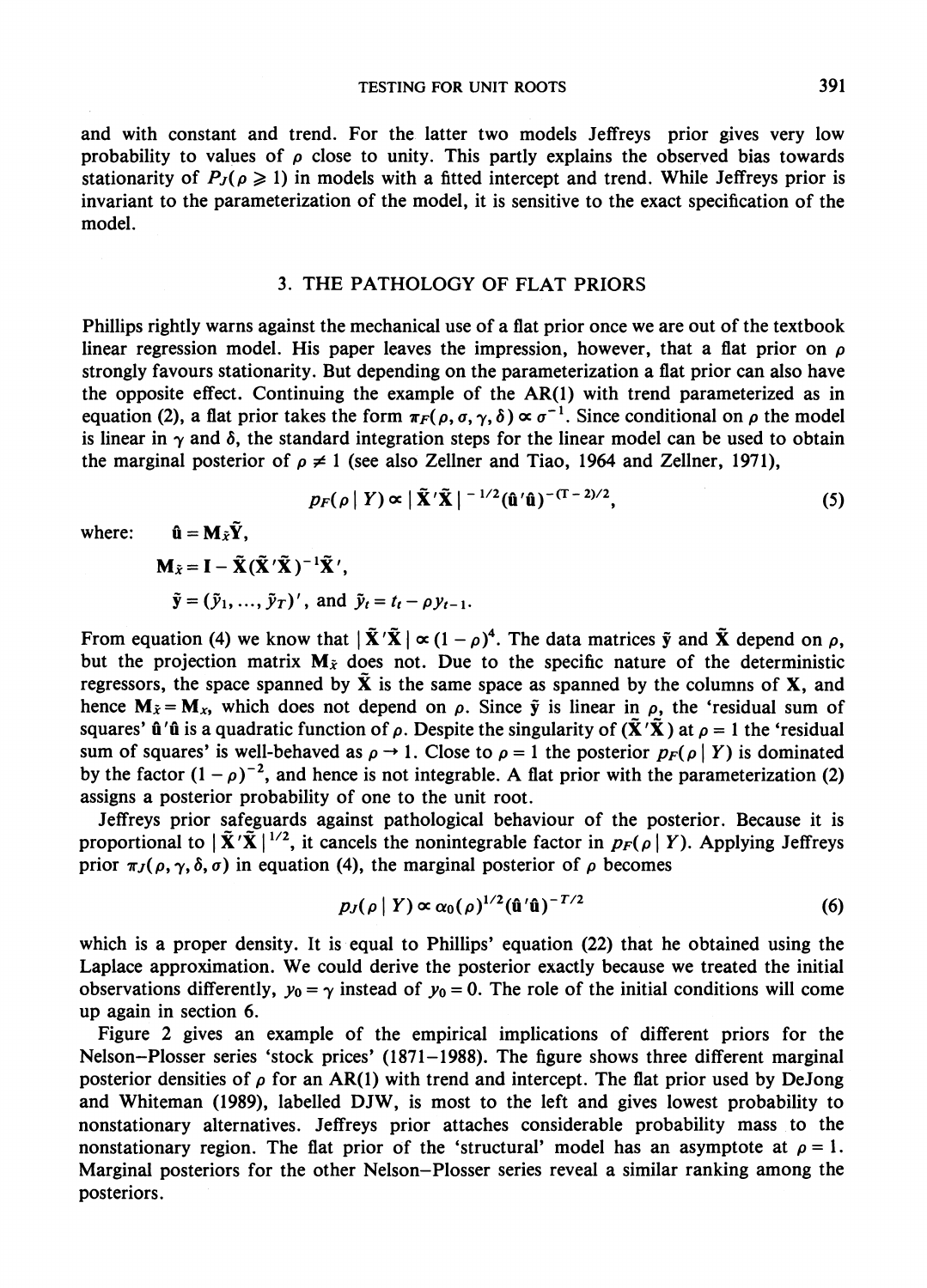

Figure 2. Stock prices

#### 4. THE HYPOTHESIS OF INTEREST

In the empirical examples it appears that the evidence against stationarity stems largely from the fact that the 'objective' prior assigns enormous probability mass to highly explosive models, which often results in a bimodal posterior where one of the modes is in the explosive region of the parameter space. See Figures 4(i) to  $4(xiv)$  of Phillips (1991). In his Table IV Phillips presents the posterior probability of  $\rho > 1$ , and interprets these probabilities as evidence of stochastic nonstationarity.

Stochastic nonstationarity is, however, not the same thing as a unit root. In many applications the economic theory leads to models with a unit root null hypothesis. Phillips (1 991) provides some of the leading examples: the efficient market hypothesis, or the permanent income model. Confronted with a posterior mode far above one, why should one interpret this as evidence in favour of a unit root? Why is a sharp mode located around some  $p > 1$  more evidence of unit root behaviour than a mode located slightly below  $p = 1$ ? To illustrate the point, consider the two posteriors in Figure  $3<sup>2</sup>$ . The first, unimodal, posterior *U* has its mode slightly below one while the second posterior  $B$  is bimodal with the modes rather different from unity. The sharply peaked posterior has almost all its probability mass below  $p = 1$ , and leads to a high probability  $P(p < 1)$ . The bimodal posterior assigns a high probability to the nonstationary region. Yet an exact unit root is more probable with posterior *U* than with posterior B.

Before going into the details of appropriate priors one should first state with what purpose the analysis is conducted, and state the hypothesis of interest. It seems that in the literature two cases are not always clearly distinguished. First there is the unit root hypothesis versus the alternative of stationarity:

$$
H_0
$$
:  $\rho = 1 \leftrightarrow H_1$ :  $|\rho| < 1$ .

<sup>&</sup>lt;sup>2</sup> The two posteriors in the figure have been obtained from an AR(3) model for the extended Nelson-Plosser series 'GNP deflator' and 'Industrial production'.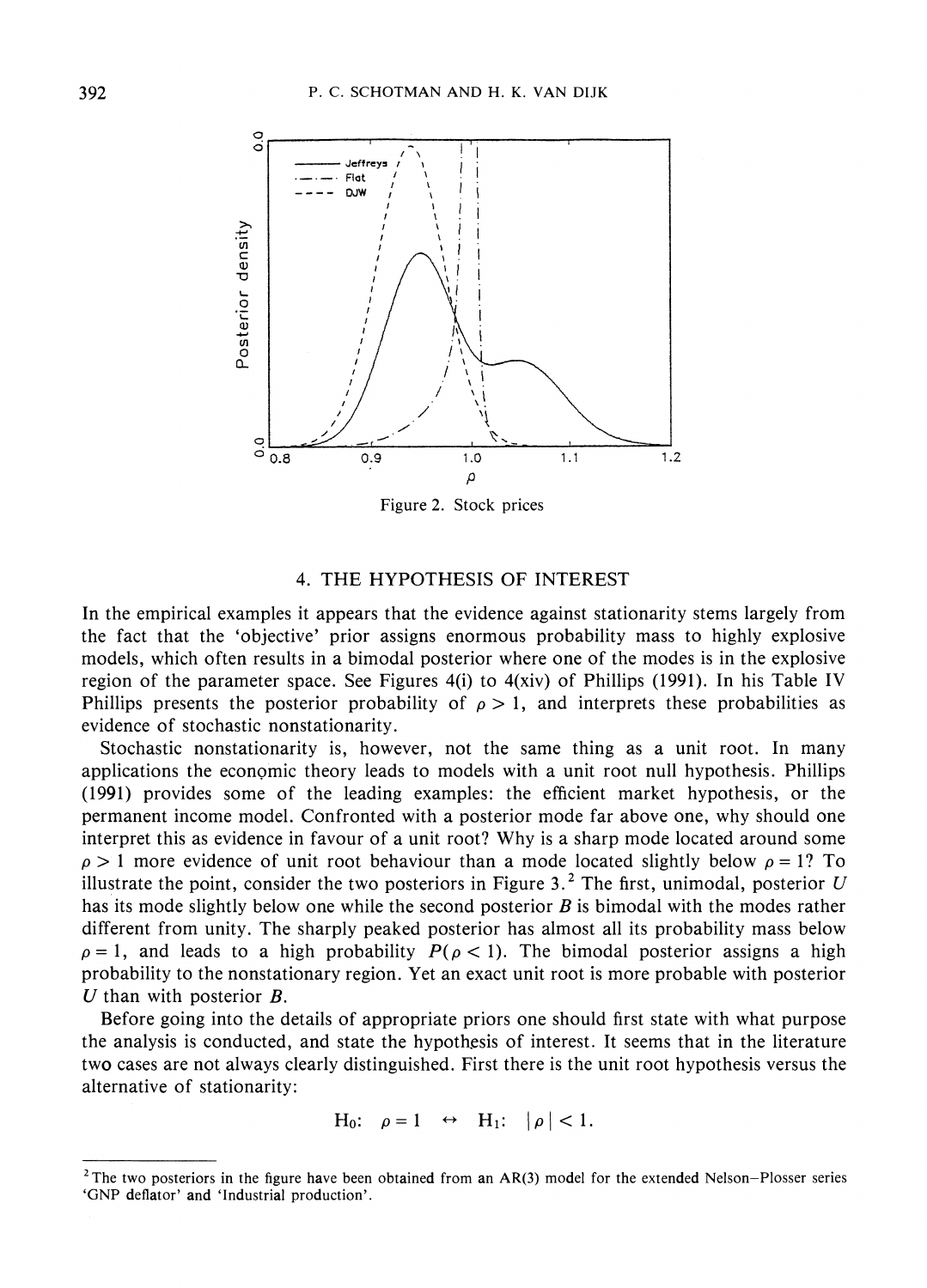

Figure **3.** Unit root or nonstationarity?

But Phillips (1991, Table IV) appears to be testing

$$
H_0: \rho \geq 1 \leftrightarrow H_1: \rho < 1.
$$

The relevant pair of hypotheses depends on the question being asked. The economic examples referred to above deal with the exact unit root hypothesis, not with the question whether a root is larger or smaller than unity. In time-series modelling one of the first steps consists of transforming the data to a series that is stationary, usually by taking first differences. To find out whether this transformation is required was the primary motivation of Nelson and Plosser (1982), who attempted to determine whether a series was trend stationary (TS) or difference stationary (DS). Within an autoregressive representation the trend and cyclical components of TS and DS look completely different. We emphasize these stylized facts in Figure 4 for real GNP per capita in the US (1909–1988). Figure 4(a) shows the actual data and the deterministic linear trend, estimated with an AR(3) model in levels; Figure 4(b) shows a stochastic trend implied by an AR(2) in first differences. Empirically a stochastic trend, which is a random walk with drift, can account for almost all fluctuations in US real GNP. As a result Figure 4(c) suggests that there was no major business cycle in the  $1930s<sup>3</sup>$ . Although the current decomposition can be sensitive to adding MA components, and although AR models have some limitations, the figure dramatizes the effect of a unit root, when all its implications are taken seriously.

$$
D_t = 6.98 + 0.020 \ t
$$
  
(0.07) (0.001)

For the stochastic trend the Beveridge and Nelson (1981) decomposition of the ARI $(2, 1)$  gives

$$
D_t = D_{t-1} + 0.017 \ t + 1.35 \ \varepsilon_t
$$
  
(0.009) (0.25)

Alternative trend/cycle decompositions of course exist (see Harvey, 1990).

<sup>&</sup>lt;sup>3</sup>The estimated deterministic trendline is (standard errors in parenthesis):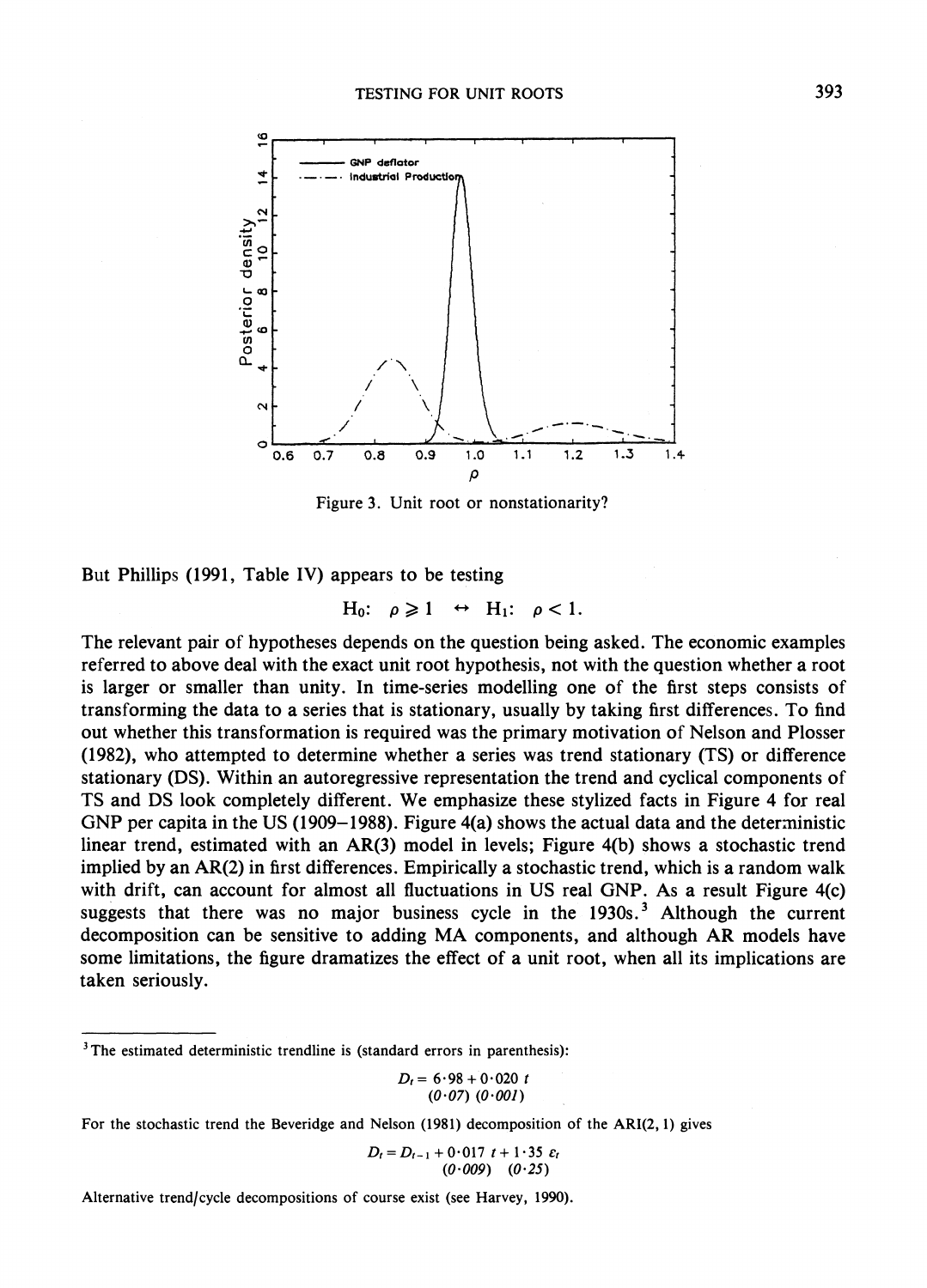

Figure 4. Trend-cycle decompositions of US real GNP, 1909-1988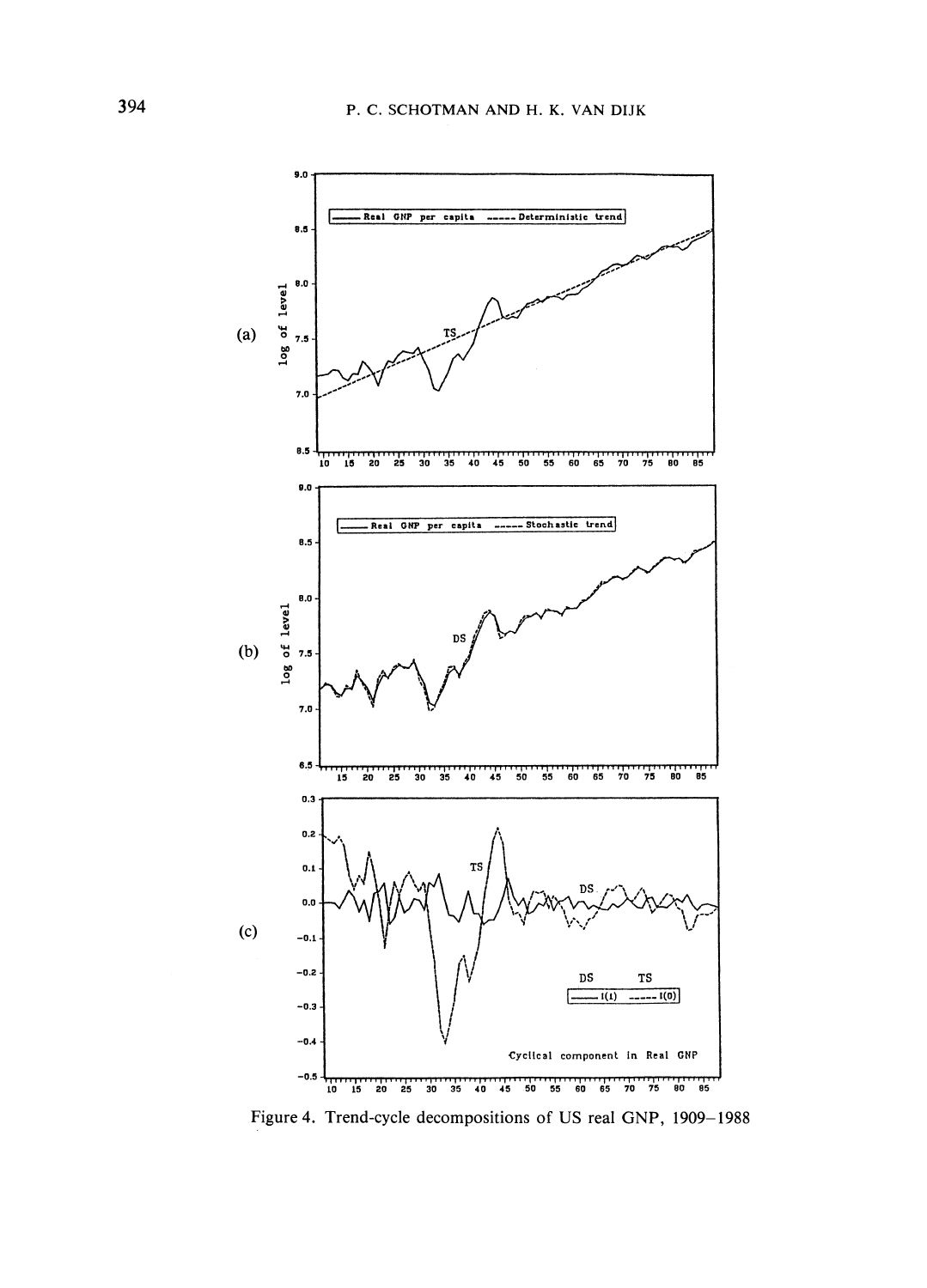TESTING FOR UNIT ROOTS 395

The relevant pair of hypotheses for this problem is the first one, involving the exact unit root. The definition of a stochastic trend is confined to DS series, and does not extend to an explosive model.<sup>4</sup> First differencing a time-series with a root of  $1.5$  is not an effective transformation to induce stationarity. The unit root hypothesis is a prime example of a sharp null hypothesis. Phillips (1988, p. 348) offers additional forceful arguments for this statement. The second pair of hypotheses seems more appropriate in general misspecification tests. Stationarity is doubted without a clear alternative for some data series. Unlike the exact unit roots, explosive roots do not have the profound implications that have led to the development of cointegration and stochastic trends, or the concern with persistent versus transitory shocks in macroeconomics. The econometrician's response to explosive roots is respecification of the model: possibly nonlinear trends, maybe a log transformation is required.

#### 5. TESTING A SHARP NULL WITH AN IMPROPER PRIOR

Bayesian methods are particularly suited for the decision problem encountered in unit root econometrics. The unit root hypothesis is often an auxiliary hypothesis about the formulation of a dynamic model: TS or DS. There is not always an economic reason to prefer one over the other. The unit root issue is important for correct statistical inference (see, e.g. Phillips, 1987; Durlauf and Phillips, 1988), and affects the economic interpretation of shocks (see Campbell and Mankiw, 1987 or Blanchard and Quah, 1990), but it is a choice problem rather than a testing problem. The loss involved with type I and type I1 errors might be equal, unlike the preoccupation with the type I error in classical hypothesis testing. Second, the unit root test in autoregressive models compares a point hypothesis ( $\rho = 1$ ) with a composite alternative  $(\rho < 1)$ . Such a test can only be formulated in a classical framework if the point hypothesis is taken as the null. A Bayesian analysis allows a symmetric treatment of the null and the alternative.

The principal Bayesian tool for comparing hypotheses is the posterior odds ratio  $K_1 = P(H_0 | \text{data})/P(H_1 | \text{data})$ . For the second pair of hypotheses the posterior odds ratio is equivalent to computing  $P(\rho \ge 1)$ , since  $P(\rho < 1) = 1 - P(\rho \ge 1)$ . In order to apply the posterior odds to a test of the sharp null of an exact unit root against the alternative of stationarity,  $|\rho| < 1$ , we must assign a discrete probability to the event  $\rho = 1$ . Leamer (1978, Section 4.3) and Zellner (1971, pp. 297-299) provide the details of the computations. Treating  $H_0$  and  $H_1$  symmetrically, i.e putting  $P(H_0) = P(H_1)$ , the posterior odds are equal to

$$
K_1 = \frac{\int_{\Omega} \pi_2(\vartheta) \cdot L(y | \vartheta, \rho = 1) d\vartheta}{\int_{-1}^{1} \int_{\Omega} \pi_1(\rho | \vartheta) \cdot \pi_2(\vartheta) \cdot L(Y | \vartheta, \rho) d\vartheta d\rho}, \qquad (7)
$$

where  $\pi_2(\vartheta)$  is the marginal prior of the auxiliary parameters  $\vartheta \in \Omega$  in the model;  $\pi_1(\rho | \vartheta)$  is the conditional prior of  $\rho$ ; and  $L(Y | \vartheta, \rho)$  is the likelihood function.

We now apply the posterior odds formula to the AR(1) with trend and intercept. The marginal Jeffreys prior of the auxiliary parameters  $\pi_2(\sigma, \gamma, \delta) \propto \sigma^{-3}$  is improper (see equation (4)). Since the conditional likelihood function for  $\rho = 1$  does not depend on  $\gamma$  (because  $\gamma$  is not identified as  $\rho = 1$ ), the integral in the numerator of (7) diverges. The integral in the

<sup>&</sup>lt;sup>4</sup> See, however, Sims (1989) for an operational definition of a trend in models with an explosive AR root.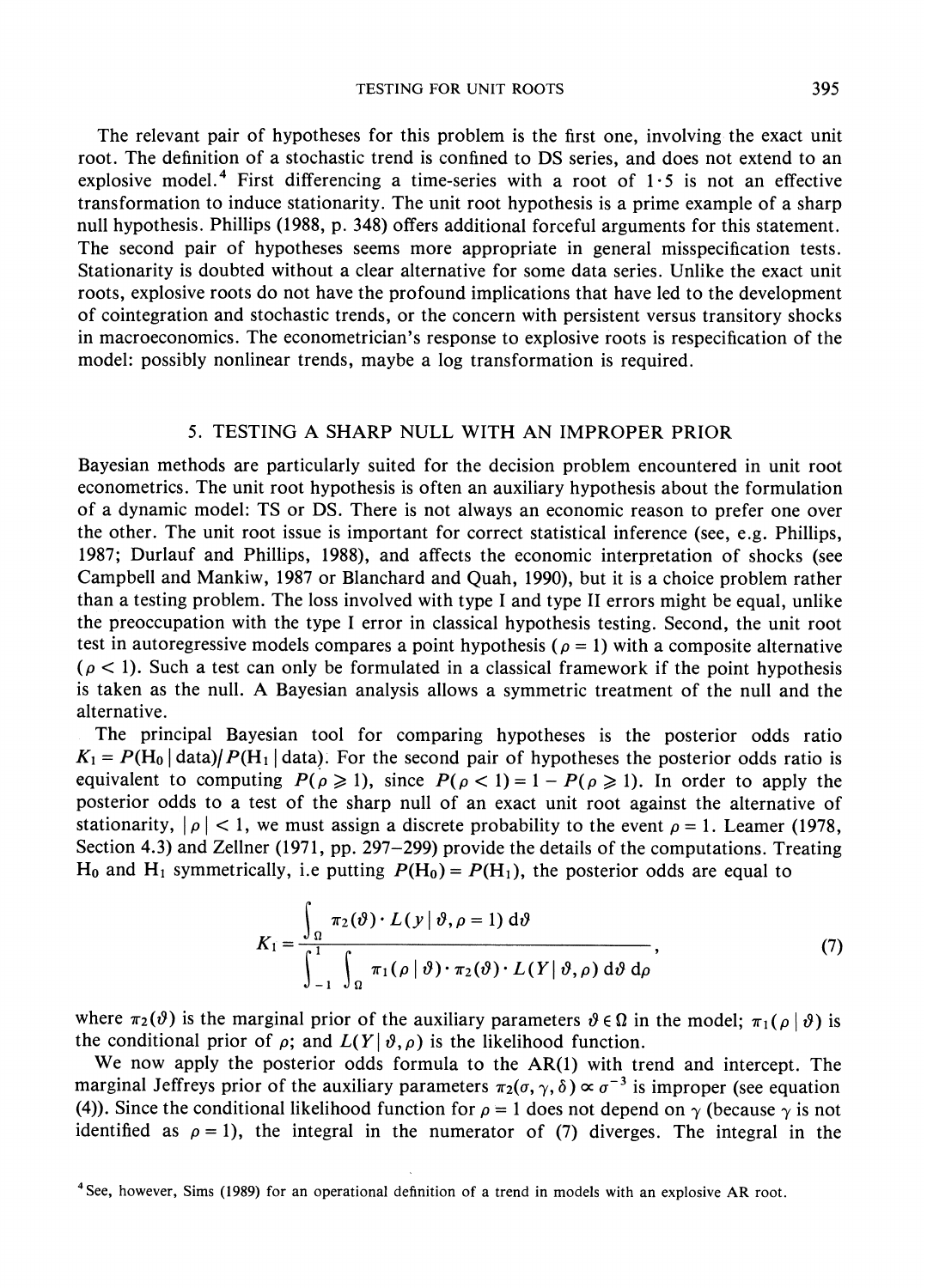denominator of the posterior odds is well defined, since

(i) the prior  $\pi_1(\rho \mid \vartheta) = (1 - \rho)^2 \alpha_0(\rho) \int_{-1}^{1} (1 - \rho)^2 \alpha_0(\rho) d\rho$  is proper and independent of  $\vartheta$ ; (ii)  $\pi_1(\rho)$   $\int_{\Omega} \pi_2(\vartheta) \cdot L(Y|\vartheta, \rho) d\vartheta$  is proportional to the marginal posterior  $p_J(\rho | Y)$  in equation (6).

The fact that  $\gamma$  is locally unidentified at  $\rho = 1$  leads to the anomalous result that the posterior odds diverge to infinity and thus imply probability one for the unit root. Schotman and Van Dijk (1991a) encountered the same pathology for the flat prior on  $\rho$  and  $\gamma$ . Any proper prior on  $\rho$  defined on the stationary interval  $\rho \in (-1,1)$  combined with an improper prior on  $\gamma$  will yield this result. Thus Jeffreys prior is ill-suited for a Bayesian test of the unit root hypothesis. The intuition is that Jeffreys prior is improper on nuisance parameters that enter the model in an asymmetric way: not identified under the null, but identified under the alternative. For more discussion on the use of improper priors we refer to Zellner and Siow (1980) and the discussion of that paper by Jaynes (1980).

#### 6. CHOICE OF PRIOR

The need for an informative prior greatly complicates a Bayesian procedure, if no natural reasonable informative prior is available. The analysis in the previous section suggests that for a proper posterior odds test we need to break the prior independence between  $\gamma$  and  $\rho$  inherent in Jeffreys and in the flat prior. If a time-series is stationary, there exists a linear deterministic trend with intercept  $\gamma$ . The more precise we can locate  $\gamma$ , the more convinced we can be that the trendline is stable and does not wander stochastically, as it does in the presence of a stochastic trend ( $\rho = 1$ ). On the other hand, if the position of the trendline ( $\gamma$ ) is not well determined, this is an indication it may shift over time, which suggests unit root behaviour. An alternative formulation of the unit root hypothesis is the question: 'How much can we learn about the level of a series?' The only parameter that conveys information about the level of the series is  $\gamma$ . The parameters  $\gamma$  and  $\rho$  are tightly connected,  $\gamma$  not really being a nuisance parameter.

A technical solution of the problem of specifying a prior on  $\gamma$  that leads to properly behaved posterior odds is to exploit the information in the initial condition of the time-series. So far all the results used the conditional likelihood function, given the initial observation  $y_0$ . Schotman and Van Dijk (1991a,b) suggest a normal prior on  $\gamma$ , centred around  $y_0$ , and with a variance conditional on  $\rho$  and  $\sigma$ .

$$
p(\gamma \mid \rho, \sigma, y_0) \sim \text{normal}\left(y_0, \frac{\sigma^2}{1 - \rho^2}\right) \tag{8}
$$

The variance equals the unconditional variance of an AR(1) process. This prior is proper and weakly informative. It is defined only for  $|\rho| < 1$ . It tends to a flat prior if  $\rho \to 1$ . Combined with a proper prior on  $\rho$  this leads to well-defined posterior odds.<sup>5</sup> In Schotman and Van Dijk (1991a,b) we used a flat prior on  $\rho$  over a part of the stationary region:  $\rho \in [\alpha, 1]$ . The formula for posterior odds (equation (7)) becomes

$$
K_1 = \frac{p(\rho = 1 | Y)}{\frac{1}{1 - \alpha} \int_{\alpha}^{1} p(\rho | Y) d\rho},
$$
\n(9)

 $5$  Technically, we use the so-called exact likelihood instead of the conditional likelihood.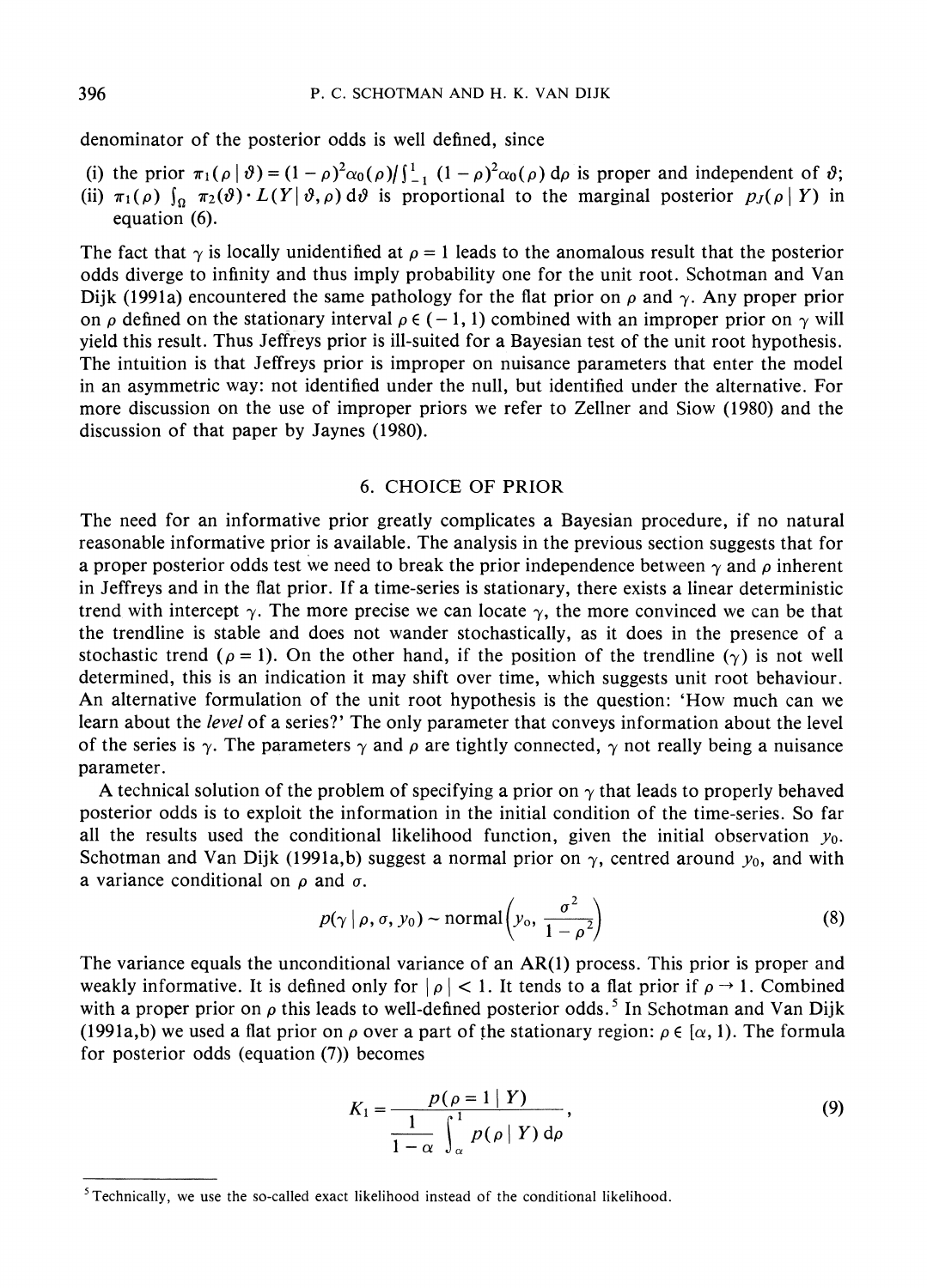where  $p(\rho | Y)$  is the marginal posterior for  $\rho$  for  $\rho \in [\alpha, 1)$ , and

$$
p(\rho=1 | Y) = \lim_{\rho \to 1} p(\rho | Y).
$$

The procedure amounts to comparing the value of the posterior in  $\rho = 1$  to the average value of the posterior under the alternative  $\rho \in [\alpha, 1]$ .

Application of the posterior odds ratio has serious effects for the empirical results. In Table I we compare the probability of nonstationarity  $P_J(\rho > 1)$ , obtained with Jeffreys prior, with the probability of an exact unit root  $Pr(\rho = 1)$ , using the normal prior on  $\gamma$  and setting  $\alpha$  equal to 0.8. For further reference we also report the classical augmented Dickey-Fuller test. These three different quantities are computed with two data sets: the original Nelson-Plosser data, and the extended data set.

The posterior odds ratios reveal that the data for most series are not very informative about the unit root hypothesis. The posterior probability of a unit root is between  $0.25$  and  $0.75$  for nine of the 14 series in the '1970' sample. 'Unemployment' is the only clear stationary series, in close agreement with the classical test. The integrated series are 'Consumer prices', 'Velocity', 'Interest rate' and 'Stock prices'. The latter results are qualitatively the same as those of Phillips (1991). These four series have a high probability of nonstationarity, relative to the general tendency toward stationarity in the first column of Table I. The additional data for the 1970s and 1980s provide a surprising amount of extra information on the unit root hypothesis. For the '1988' sample we have eight series that appear I(l), and two series I(O), the second being the much-debated variable 'Real GNP per capita'. For the two stationary series we find again a close correspondence with the classical test: the ADF rejects a unit root in 'Real GNP per capita', at the 5 per cent level. As a general pattern the posterior probability  $Pr(\rho = 1)$  indicates that the real variables are I(0) while the nominal and price series are in most cases I(1). This is in contrast to the results of the Dickey-Fuller test for the '1970' sample

| <b>Series</b>         | 1970 sample        |         |                | 1988 sample        |         |                |
|-----------------------|--------------------|---------|----------------|--------------------|---------|----------------|
|                       | $P_J(\rho \geq 1)$ | ADF     | $Pr(\rho = 1)$ | $P_J(\rho \geq 1)$ | ADF     | $Pr(\rho = 1)$ |
| Real GNP              | 0.012              | $-2.99$ | 0.365          | 0.005              | $-3.46$ | 0.309          |
| Nominal GNP           | 0.074              | $-2.32$ | 0.567          | 0.131              | $-2.02$ | 0.752          |
| Real GNP per capita   | 0.010              | $-3.05$ | 0.347          | 0.004              | $-3.52$ | 0.223          |
| Industrial production | 0.188              | $-2.53$ | 0.283          | 0.263              | $-2.66$ | 0.286          |
| Employment            | 0.040              | $-2.66$ | 0.510          | 0.034              | $-2.87$ | 0.614          |
| Unemployment          | 0.086              | $-3.55$ | 0.169          | 0.063              | $-3.92$ | 0.110          |
| GNP deflator          | 0.020              | $-2.52$ | 0.613          | 0.134              | $-1.59$ | 0.884          |
| Consumer prices       | 0.176              | $-1.97$ | 0.883          | 0.449              | $-1.20$ | 0.952          |
| Wages                 | 0.045              | $-2.23$ | 0.588          | 0.060              | $-2.12$ | 0.751          |
| Real wages            | 0.014              | $-3.05$ | 0.517          | 0.555              | $-1.68$ | 0.756          |
| Money stock           | 0.008              | $-3.08$ | 0.407          | 0.021              | $-2.86$ | 0.567          |
| Velocity              | 0.537              | $-1.66$ | 0.754          | 0.364              | $-1.60$ | 0.861          |
| Interest rate         | 0.996              | 0.39    | 0.854          | 0.650              | $-0.54$ | 0.849          |
| Stock prices          | 0.215              | $-2.12$ | 0.935          | 0.313              | $-1.92$ | 0.968          |

Table I. Posterior probabilities of stochastic nonstationarity

The first column is adapted from Phillips (1991). ADF is the augmented Dickey-Fuller test  $\hat{\tau}_r$ , see Dickey and Fuller (1979, 1981) and Fuller (1976); the second column is from Nelson and Plosser (1982). Alternative region in exact unit root test is  $[0.8, 1)$ . All results are based on AR(3) model, except for 'unemployment' which is AR(4).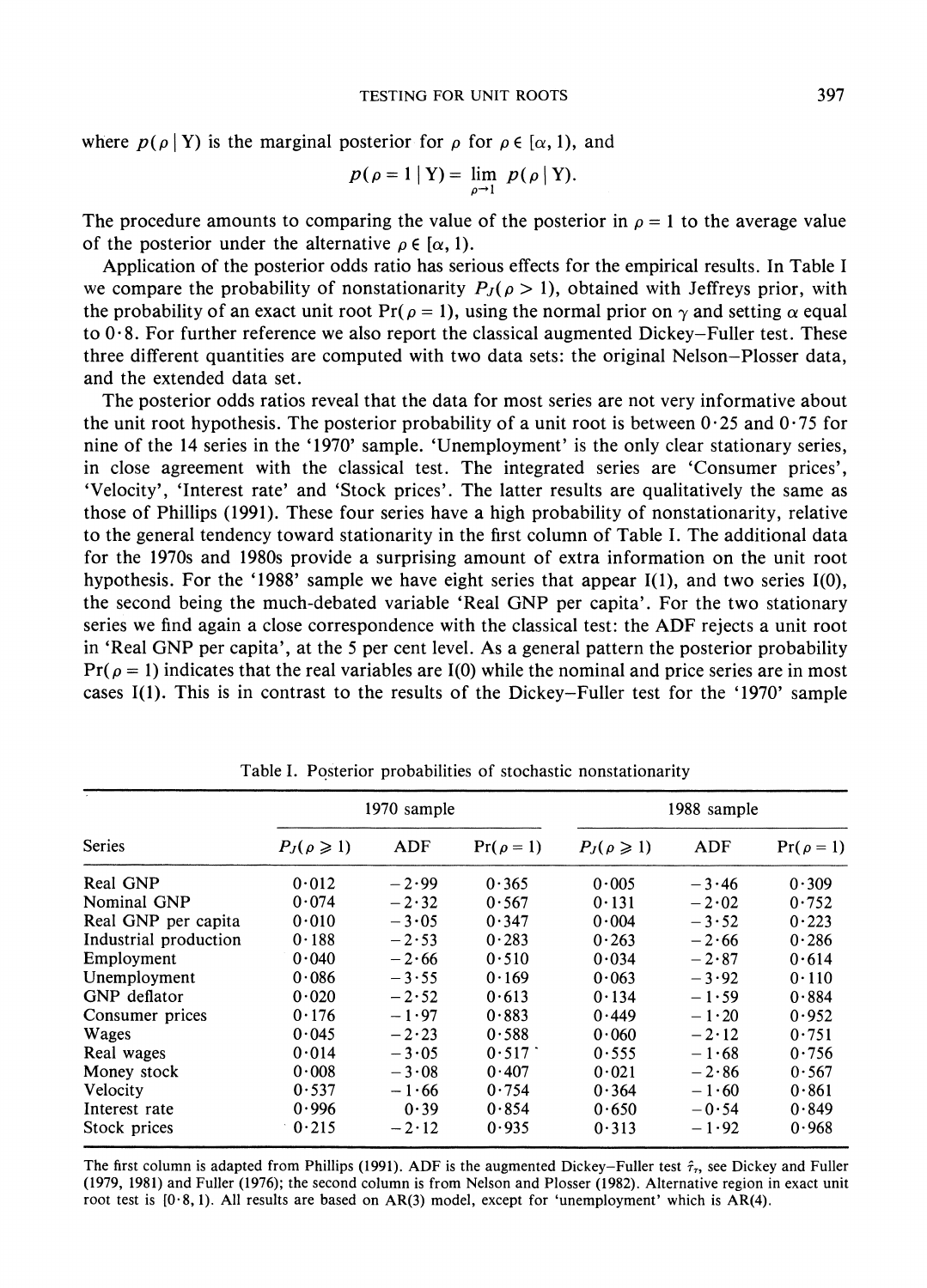where I(1) cannot be rejected except for Unemployment. The extra data in the '1988' sample are informative in the sense that now 1(1) is rejected for three series.

In many cases the differences between the results of Phillips (1991) and our results are not due to the different priors that are being used, but more to the hypothesis that is tested. Figures 5 and 6 illustrate this point. The figures compare the posteriors implied by Jeffreys prior  $(p_J(\rho | Y))$  with the posterior implied by the normal prior on  $\gamma (p_N(\rho | Y))$ . Comparing figures 5A and 5B, we see that increasing the sample size for 'Real GNP per capita' has the same effect on the marginal posterior of  $\rho$  for both priors: a tendency towards stationarity. Figures 6A and 6B show the analogous pattern for 'Consumer prices': here a strong tendency towards  $\rho = 1$ .

Finally, our flat prior on  $\rho$  over a small and fixed range might not be the best choice of prior for  $\rho$ . A sensitivity analysis along the lines of Schotman and Van Dijk (1991a) can yield insights



Figure 5(b). Real GNP per capita (N-prior)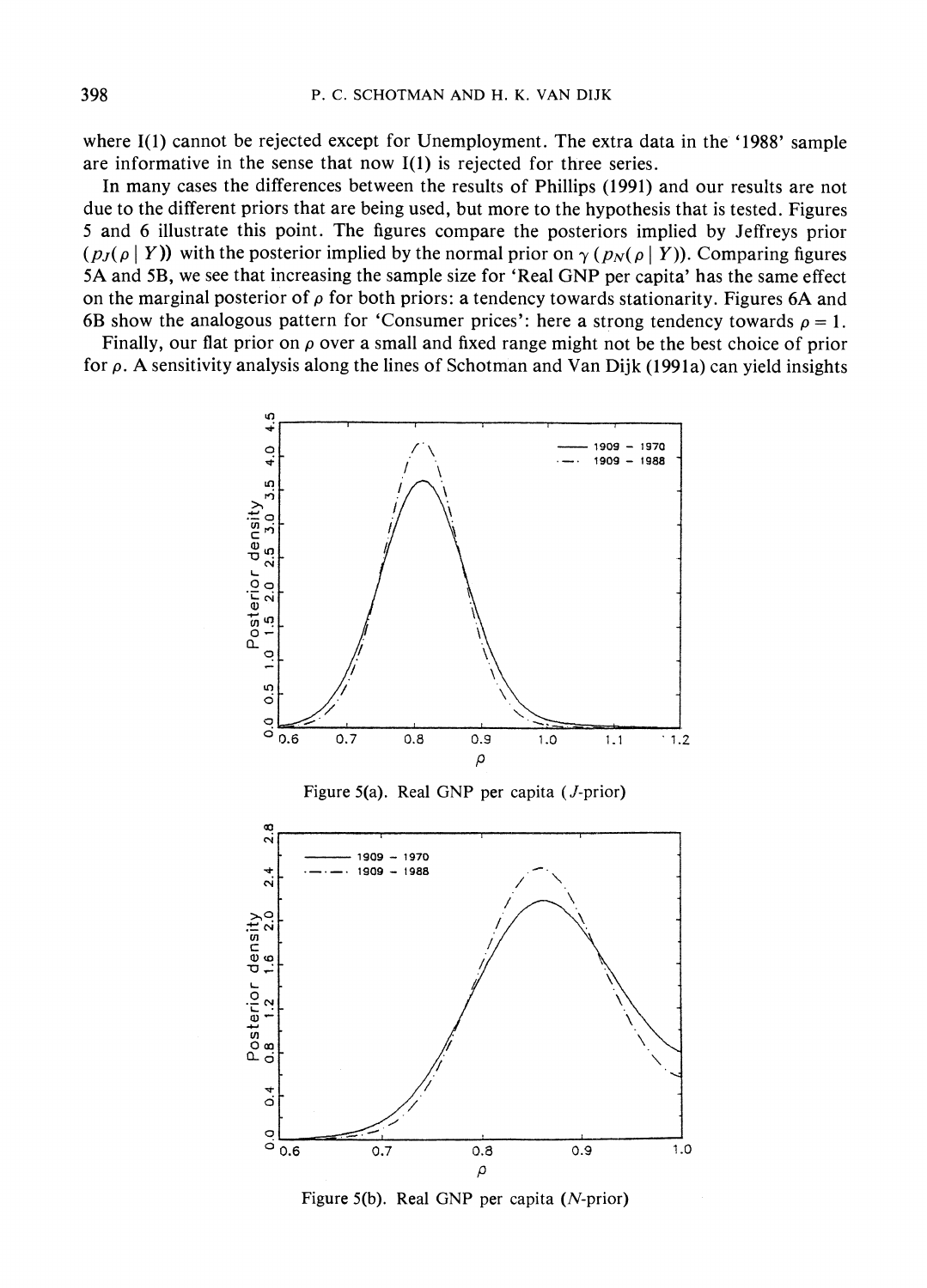

Figure 6(b). Consumer prices (N-prior)

into whether this has serious consequences for the posterior odds test. Some preliminary exercises indicate that the qualitative conclusions on the relative probabilities of I(0) and I(1) are not much affected, though the actual computed probabilities are different.

#### 7. CONCLUDING REMARKS

Jeffreys prior has an advantage in the analysis of autoregressive time-series models that it is invariant with respect to the parameterization. But we do pay a price for the invariance. The J-prior depends on the sample size, the data, and the complete structure of the model. As shown in Section 2, especially our prior beliefs about  $\rho$  change according to the specification of the deterministic components in the model. Further, as argued in Section 4, the whole point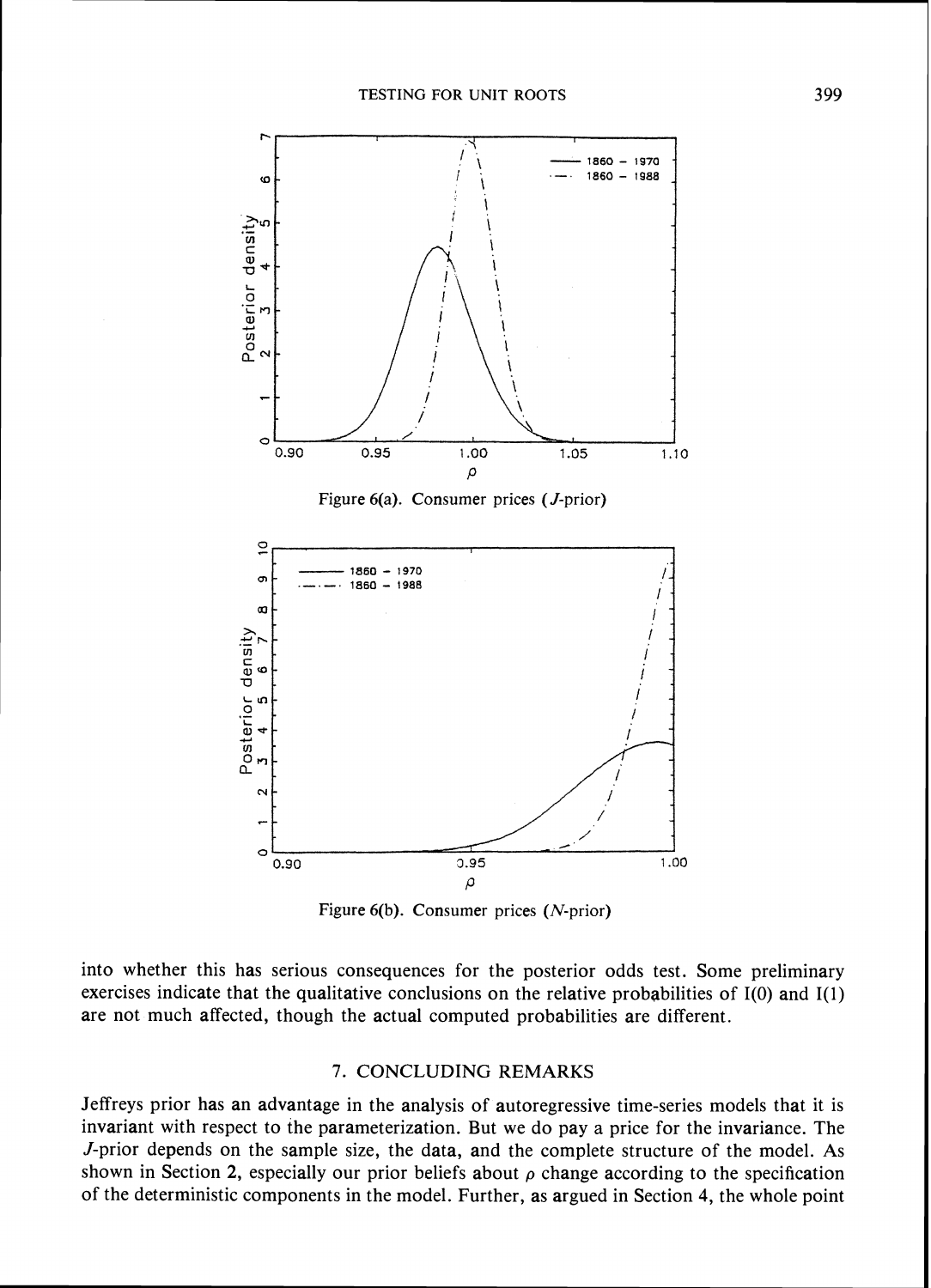of the Bayesian exercise is in discriminating between two well-defined hypotheses. This problem requires an informative proper prior, if only because of the special importance of the point  $\rho = 1$ . 'Objective' Bayesian methods for testing a sharp null hypothesis do not exist (see Berger and Delampady, 1987).

Finally, the preposition 'on' in the title has several interpretations. We have used the interpretation: 'about' or 'concerning' and attempted to explain the implications of the choice of different priors for inference on unit roots. We made extensive use of graphical, analytical and some numerical techniques. Another more literal interpretation of the preposition 'on' is 'to march on'. Peter Phillips' paper is also attractive, since studying it may induce other researchers to explore Bayesian routes in more detail.

#### APPENDIX: EXTENSION OF NELSON-PLOSSER DATASET

The original time-series of Nelson and Plosser (1982) are annual observations ending in 1970. We extended all 14 series to 1988. Series are defined as:

| (A), Appendix II.                                              |  |  |  |
|----------------------------------------------------------------|--|--|--|
| (A), Appendix II.                                              |  |  |  |
| $=$ real GNP/population,                                       |  |  |  |
| (B), Population: total.                                        |  |  |  |
| (A), Indexes, total.<br>Industrial production                  |  |  |  |
| (A), Civilian labour force + Resident armed forces.            |  |  |  |
| (A), Total unemployment rate civilian workers.                 |  |  |  |
| (A), Implicit price deflator, Appendix II.                     |  |  |  |
| (A), All items, urban consumers.                               |  |  |  |
| (A), Average weekly earnings of production workers.            |  |  |  |
| $=$ Wages/consumer prices.                                     |  |  |  |
| $(C)$ , M2, definition of 1980.                                |  |  |  |
| $=$ Nominal GNP/(Currency plus demand deposits) (C).           |  |  |  |
| (C), yield offered on a recently offered A-rated utility bond. |  |  |  |
| (A), Standard and Poor 500 composite stock index.              |  |  |  |
|                                                                |  |  |  |

Primary data sources are:

(A) Business Statistics 61-88, US Department of Commerce, Bureau of Economic Analysis.

(B) Statistical Abstract, Bureau of the Census.

(C) Banking and Monetary Statistics, Federal Reserve Bulletin.

Data are spliced to the original series. The conversion factor is the average ratio of the old series over the new series for the period 1965-1970.

#### **ACKNOWLEDGEMENT**

The research for this paper was started while the first author was visiting the Institute for Empirical Macroeconomics (IEM) in Minneapolis during the summer of 1990. We thank George Hall of the IEM for able research assistance.

#### **REFERENCES**

Berger, J. **O.,**and M. Delampady **(1987),** 'Testing precise hypotheses', *Statistical Science,* **2, 317-352.**  Beveridge, S., and C. R. Nelson **(1981), 'A** new approach to decomposition of economic time series into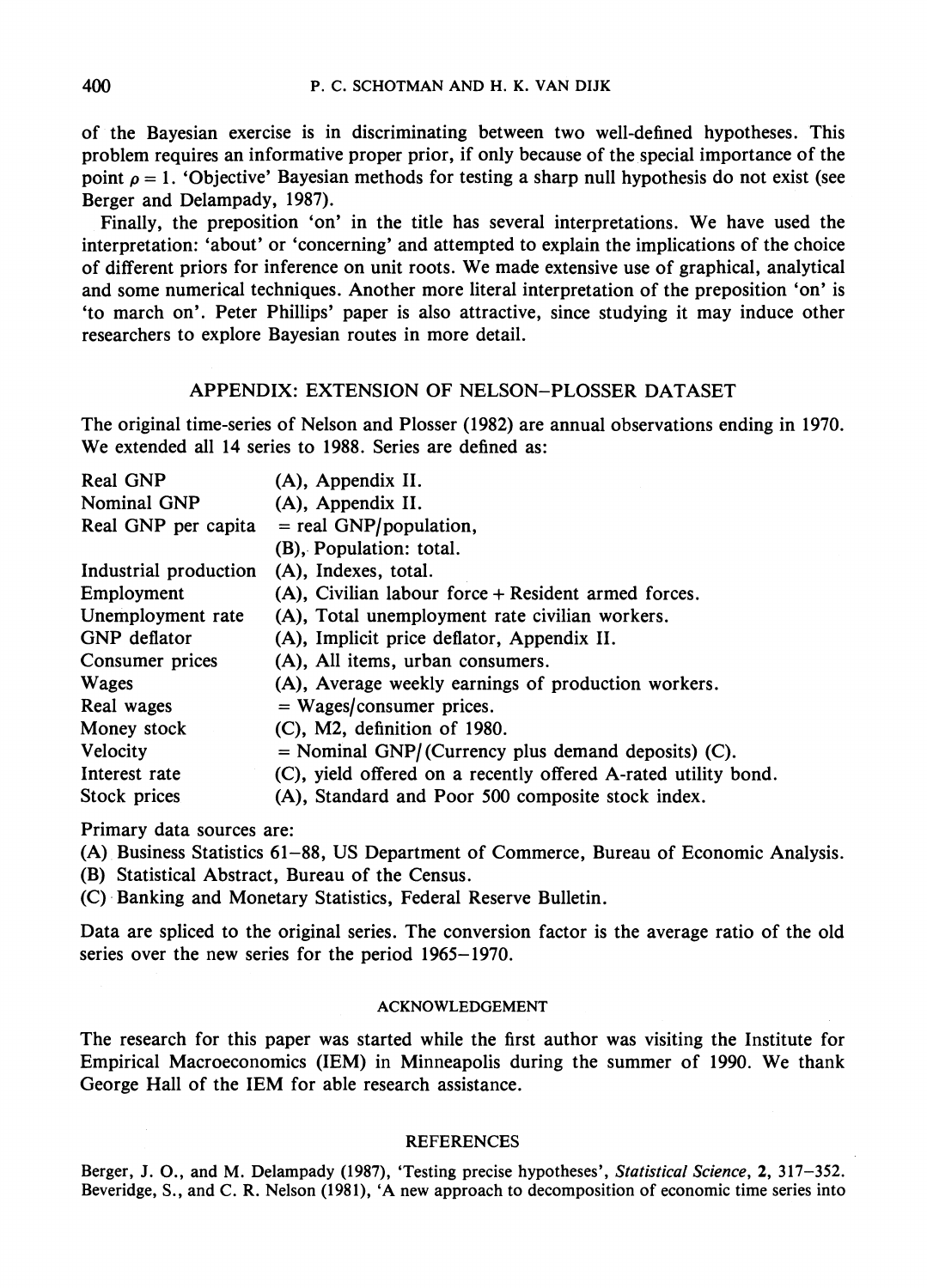permanent and transitory components with particular attention to measurement of the "business cycle"", *Journal of Monetary Economics*, 7, 151-174.

- Blanchard, 0. J., and D. Quah (1990), 'The dynamic effects of aggregate demand and supply stocks', *American Economic Review,* 79, 655-673.
- Campbell, J. Y., and N. G. Mankiw (1987), 'Are output fluctuations transitory', *Quarterly Journal of Economics,* **102,** 857-880.
- Christiano, L. J., and M. Eichenbaum (1989), 'Unit roots in real GNP: do we know and do we care?' Carnegie-Rochester Conference Series, 32, 7-62.
- Cochrane, J. H. (1991), 'A critique of the application of unit root tests', *Journal of Economic Dynamics and Control,* **15,** 275-284.
- DeJong, D. N., and C. H. Whiteman (1989), 'Trends and random walks in macro-economic time series: a reconstruction based on the likelihood principle', University of Iowa working paper.
- Dickey, D. A., and W. A. Fuller (1979), 'Distribution of estimators for autoregressive time series with a unit root', *Journal of the American Statistical Association,* 74, 427-431.
- Dickey, D. A., and W. A. Fuller (1981), 'Likelihood ratio statistics for autoregressive time series with a unit root', *Econometrica,* 49, 1057-1072.
- Durlauf, S. N., and P. C. B. Phillips (1988), 'Trends versus random walks in time series analysis', *Econometrica,* **56,** 1333-1354.
- Fuller, W. A. (1976), *Introduction to Statistical Time Series*, John Wiley, New York.
- Harvey, A. C. (1990), *Forecasting, Structural Time Series Models and the Kalman Filter*, Cambridge University Press, Cambridge.
- Jaynes, E. T. (1980), 'Discussion' in J. M. Bernardo, M. H. DeGroot, D. V. Lindley, and A. F. M. Smith (eds), *Bayesian Statistics,* University Press, Valencia, Spain, pp. 618-629.
- Leamer, E. E. (1978), *Specification Searches,* John Wiley, New York.
- Nelson, C. R., and C. I. Plosser (1982), 'Trends and random walks in macro-economic time series', *Journal of Monetary Economics,* **10,** 139-162.
- Phillips, P. C. B. (1987), 'Time series regression with a unit root', *Econometrica,* 55, 277-302.
- Phillips, P. C. B. (1988), 'Reflections on econometric methodology', *Economic Record,* 64, 344-359.
- Phillips, P. C. B. (1991), 'To criticize the critics: an objective Bayesian analysis of stochastic trends', *Journal of Applied Econometrics,* **6,** 333-364.
- Schotman, P. C., and H. K. Van Dijk (1991a), 'A Bayesian analysis of the unit root in real exchange rates', *Journal of Econometrics,* 49, 195-238.
- Schotman, P. C., and H. K. Van Dijk (1991b), 'Posterior analysis of possibly integrated time series with an application to real GNP', to appear in E. Parzen (ed.), *New Directions in Time Series Analysis,*  Springer Verlag, Berlin.
- Sims, C. A. (1988), 'Bayesian scepticism on unit root econometrics', *Journal of Economic Dynamics and Control,* **12,** 463-474.
- Sims, C. A. (1989), 'Modelling trends', Discussion Paper 22, Institute for Empirical Macroeconomics, Minneapolis, MN.
- Sims, C. A., and H. **A.** Uhlig (1988), 'Understanding unit rooters: a helicopter tour', Discussion Paper 4, Institute of Empirical Macroeconomics, Minneapolis, MN (to appear in *Econometrica).*
- Watson, M. (1986), 'Univariate detrending methods with stochastic trends', *Journal of Monetary Economics,* 18, 17-33.
- Zellner, A. (1971), *An Introduction to Bayesian Inference in Econometrics,* John Wiley, New York.
- Zellner, A., and A. Siow (1980), 'Posterior odds ratios for selected regression hypothesis', in J. M. Bernardo, M. H. DeGroot, D. V. Lindley, and A. F. M. Smith (eds), *Bayesian Statistics,* University Press, Valencia, Spain, pp. 583-603.
- Zellner, A., and G. C. Tiao (1964), 'Bayesian analysis of the regression model with autocorrelated errors', *Journal of the American Statistical Association,* 59, 763-778.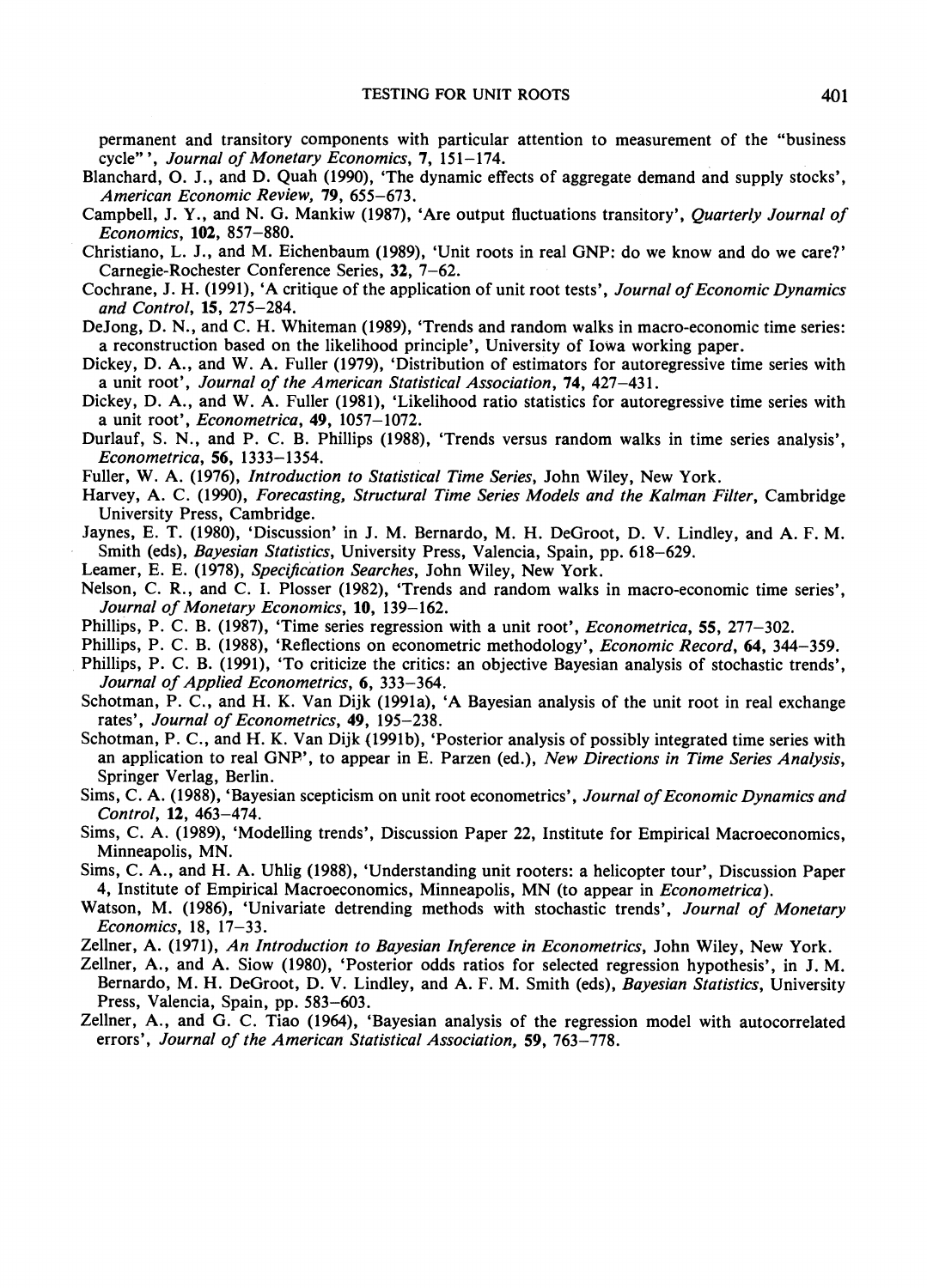http://www.jstor.org

# **LINKED CITATIONS**

*- Page 1 of 2 -*



*You have printed the following article:*

**On Bayesian Routes to Unit Roots** Peter C. Schotman; Herman K. Van Dijk *Journal of Applied Econometrics*, Vol. 6, No. 4. (Oct. - Dec., 1991), pp. 387-401. Stable URL: [http://links.jstor.org/sici?sici=0883-7252%28199110%2F12%296%3A4%3C387%3AOBRTUR%3E2.0.CO%3B2-N](http://links.jstor.org/sici?sici=0883-7252%28199110%2F12%296%3A4%3C387%3AOBRTUR%3E2.0.CO%3B2-N&origin=JSTOR-pdf)

*This article references the following linked citations. If you are trying to access articles from an off-campus location, you may be required to first logon via your library web site to access JSTOR. Please visit your library's website or contact a librarian to learn about options for remote access to JSTOR.*

# **References**

## **Testing Precise Hypotheses**

James O. Berger; Mohan Delampady *Statistical Science*, Vol. 2, No. 3. (Aug., 1987), pp. 317-335. Stable URL: [http://links.jstor.org/sici?sici=0883-4237%28198708%292%3A3%3C317%3ATPH%3E2.0.CO%3B2-W](http://links.jstor.org/sici?sici=0883-4237%28198708%292%3A3%3C317%3ATPH%3E2.0.CO%3B2-W&origin=JSTOR-pdf)

**The Dynamic Effects of Aggregate Demand and Supply Disturbances**

Olivier Jean Blanchard; Danny Quah *The American Economic Review*, Vol. 79, No. 4. (Sep., 1989), pp. 655-673. Stable URL: [http://links.jstor.org/sici?sici=0002-8282%28198909%2979%3A4%3C655%3ATDEOAD%3E2.0.CO%3B2-P](http://links.jstor.org/sici?sici=0002-8282%28198909%2979%3A4%3C655%3ATDEOAD%3E2.0.CO%3B2-P&origin=JSTOR-pdf)

# **Are Output Fluctuations Transitory?**

John Y. Campbell; N. Gregory Mankiw *The Quarterly Journal of Economics*, Vol. 102, No. 4. (Nov., 1987), pp. 857-880. Stable URL: [http://links.jstor.org/sici?sici=0033-5533%28198711%29102%3A4%3C857%3AAOFT%3E2.0.CO%3B2-F](http://links.jstor.org/sici?sici=0033-5533%28198711%29102%3A4%3C857%3AAOFT%3E2.0.CO%3B2-F&origin=JSTOR-pdf)

# **Distribution of the Estimators for Autoregressive Time Series With a Unit Root**

David A. Dickey; Wayne A. Fuller *Journal of the American Statistical Association*, Vol. 74, No. 366. (Jun., 1979), pp. 427-431. Stable URL:

[http://links.jstor.org/sici?sici=0162-1459%28197906%2974%3A366%3C427%3ADOTEFA%3E2.0.CO%3B2-3](http://links.jstor.org/sici?sici=0162-1459%28197906%2974%3A366%3C427%3ADOTEFA%3E2.0.CO%3B2-3&origin=JSTOR-pdf)